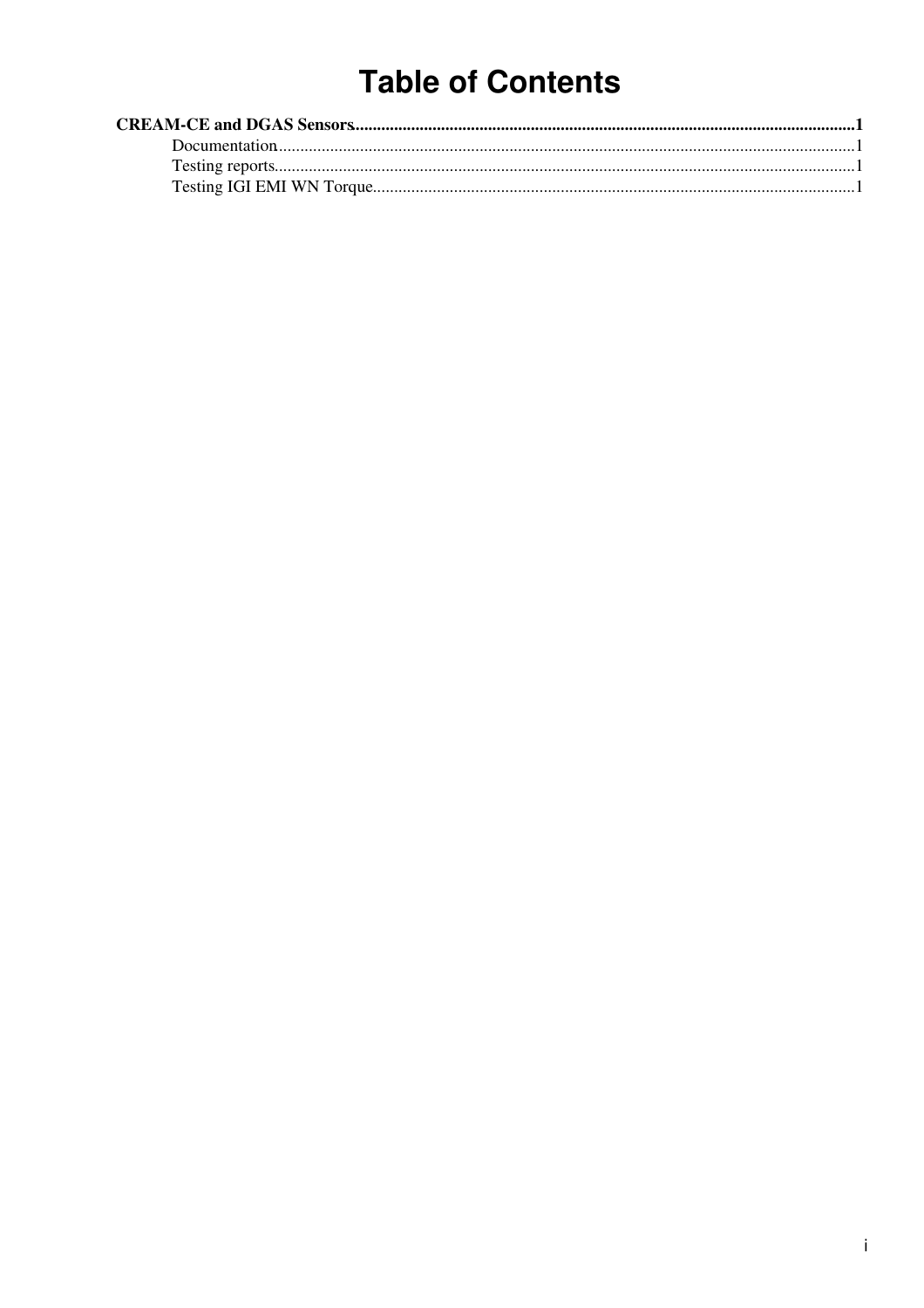# <span id="page-1-0"></span>**CREAM-CE and DGAS Sensors**

#### <span id="page-1-1"></span>**Documentation**

- [Cream Admin Guide](http://wiki.italiangrid.it/twiki/bin/view/CREAM/SystemAdministratorGuideForEMI1)
- [Testsuite based on RobotFramework \(from GRNET\)](https://wiki.italiangrid.it/twiki/bin/view/CREAM/CreamTestSuiteHowTo)
- [CREAM TestPlan](https://wiki.italiangrid.it/twiki/bin/view/CREAM/CreamTestWorkPlan)
- [Regression TestPlan](https://wiki.italiangrid.it/twiki/bin/view/CREAM/RegressionTestWorkPlan)
- [DGAS Sensors Admin Guide](http://www.to.infn.it/grid/INFNGRID/TESTING/TESTING/files/Documentation/DGAS-4.0-guide_sensors_1.2.pdf)
- [Test Plan DGAS Sensors](https://savannah.cern.ch/task/download.php?file_id=18197)
- [Test Plan DGAS Active MQ](http://wiki.italiangrid.it/twiki/pub/DGAS/TestAMQ/DGAS-AMQ-testplan.rtf)
- [Cream regression, BLAH functionality and regression testsuites installation, configuration and use](https://wiki-igi.cnaf.infn.it/twiki/bin/view/IGIRelease/Cream_blah_testsuites)
- [First CREAM testsuites trial](https://wiki-igi.cnaf.infn.it/twiki/bin/view/IGIRelease/FirstSreamTestsuitesTrial)
- [Second CREAM testsuites trial](https://wiki-igi.cnaf.infn.it/twiki/bin/view/IGIRelease/SecondCreamTestsuitesTrial)
- [Cream testing known issues](https://wiki-igi.cnaf.infn.it/twiki/bin/view/IGIRelease/CreamTestingKnownIssues)

## <span id="page-1-2"></span>**Testing reports**

- **EMI 3**
	- ♦ [Task IGIRTC-184 CREAM v. 1.16.4](https://wiki-igi.cnaf.infn.it/twiki/bin/view/IGIRelease/EMI3CREAMTaskJiraIGIRTC-184)
	- ♦ [Task IGIRTC-178 CREAM v. 1.16.3](https://wiki-igi.cnaf.infn.it/twiki/bin/view/IGIRelease/EMI3CREAMTaskJiraIGIRTC-178)
	- ♦ [Task IGIRTC-177 CREAM UI v. 1.15.3](https://wiki-igi.cnaf.infn.it/twiki/bin/view/IGIRelease/EMI3CREAMTaskJiraIGIRTC-177)
	- ♦ [Task IGIRTC-159 CREAM v. 1.16.2](https://wiki-igi.cnaf.infn.it/twiki/bin/view/IGIRelease/EMI3CREAMTaskJiraIGIRTC-159)
	- ♦ [Task IGIRTC-154 CREAM v. 1.16.1](https://wiki-igi.cnaf.infn.it/twiki/bin/view/IGIRelease/EMI3CREAMTaskJiraIGIRTC-154)
	- ♦ [Task IGIRTC-146 CREAM v. 1.15.2](https://wiki-igi.cnaf.infn.it/twiki/bin/view/IGIRelease/EMI2CREAMTaskJiraIGIRTC-146)
	- ♦ [Task #34043 CREAM v. 1.15.1](https://wiki-igi.cnaf.infn.it/twiki/bin/view/IGIRelease/EMI2CREAMTask34043)
- **EMI 2**
	- ♦ [Task IGIRTC-165 CREAM v. 1.14.6](https://wiki-igi.cnaf.infn.it/twiki/bin/view/IGIRelease/EMI2CREAMTaskJiraIGIRTC-165)
	- ♦ [Task IGIRTC-157 CREAM v. 1.14.5](https://wiki-igi.cnaf.infn.it/twiki/bin/view/IGIRelease/EMI2CREAMTaskJiraIGIRTC-157)
	- ♦ [Task #40836 CREAM v. 1.14.4](https://wiki-igi.cnaf.infn.it/twiki/bin/view/IGIRelease/EMI2CREAMTask40836)
	- ♦ [Task #38531 CREAM v. 1.14.3](https://wiki-igi.cnaf.infn.it/twiki/bin/view/IGIRelease/EMI2CREAMTask38531)
	- ♦ [Task #34089 CREAM v. 1.14.2](https://wiki-igi.cnaf.infn.it/twiki/bin/view/IGIRelease/EMI2CREAMTask34089)
	- ♦ [Task #31337 CREAM v. 1.14.1](https://wiki-igi.cnaf.infn.it/twiki/bin/view/IGIRelease/EMI2CREAMTask31337)
	- ♦ [Task #21059 CREAM v. 1.14.0](https://wiki-igi.cnaf.infn.it/twiki/bin/view/IGIRelease/EMI2CREAMTask21059)
- **EMI 1**
	- ♦ [Task #40087 CREAM v. 1.13.5](https://wiki-igi.cnaf.infn.it/twiki/bin/view/IGIRelease/EMI1CREAMTask40087)
	- ♦ [Task #31335 CREAM v. 1.13.4](https://wiki-igi.cnaf.infn.it/twiki/bin/view/IGIRelease/EMI1CREAMTask31335)
- [Task JIRA CREAM + DGAS](http://issues.cnaf.infn.it/browse/IGIRTC-15)
- [Test Report DGAS Sensors 4.0.6](https://wiki-igi.cnaf.infn.it/twiki/bin/view/IGIRelease/TestDGASSensors)

## <span id="page-1-3"></span>**Testing IGI EMI WN Torque**

• [Test Report install and configure IGI EMI WN Torque](https://wiki-igi.cnaf.infn.it/twiki/bin/view/IGIRelease/TestIgiEmiWnTorque)

```
This topic: IGIRelease > TestingCreamDgas
Topic revision: r30 - 2014-08-07 - SaraBertocco
```